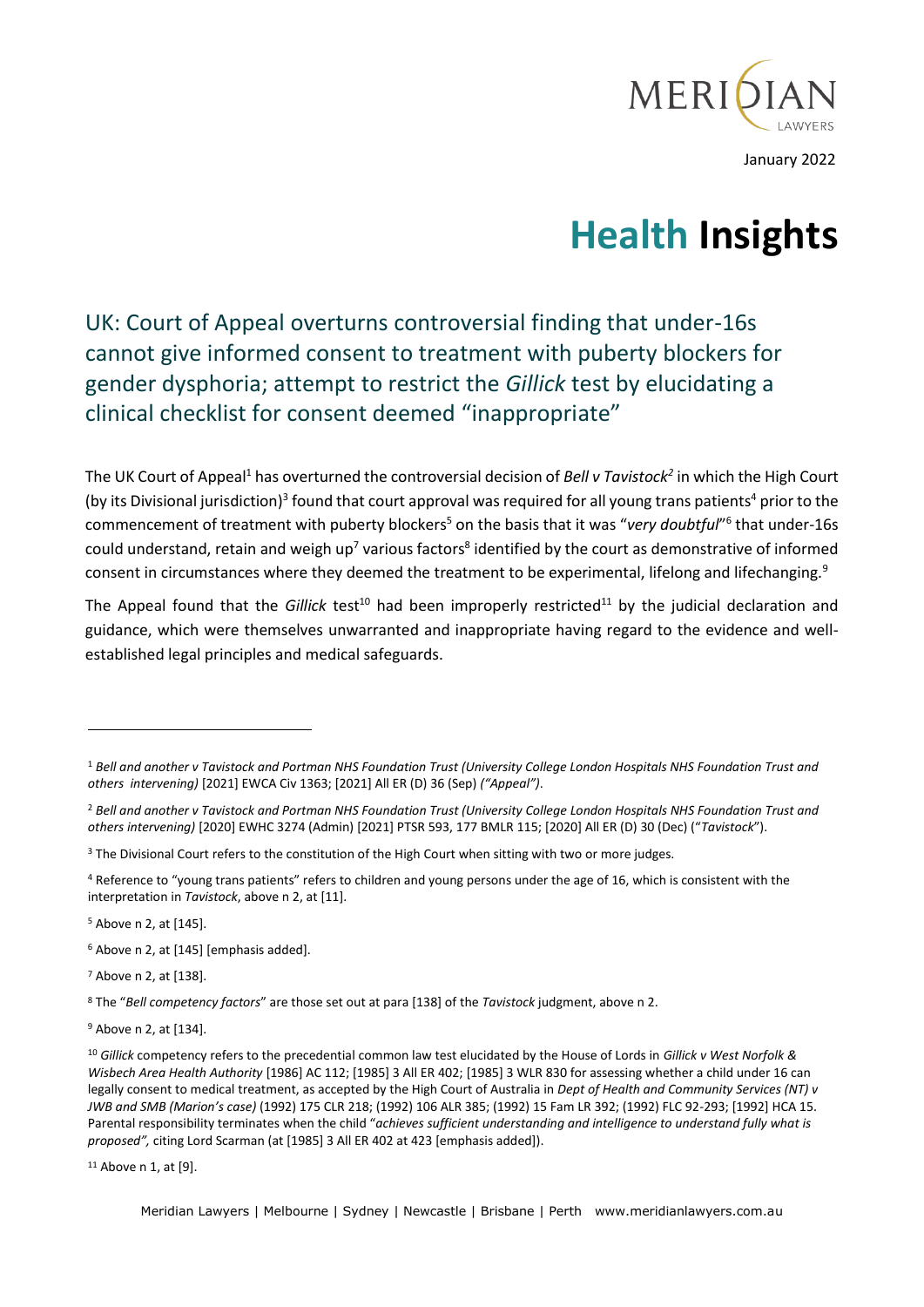

An appeal to the Supreme Court has been foreshadowed by Bell, one of the original claimants, alleging a fundamental fallacy of consent.

## **First instance decision<sup>12</sup>**

*Tavistock* was a judicial review case brought by two claimants alleging (for different reasons), that the UK's only specialised gender clinic for children, the Gender Identify Development Service ("**GIDS**")<sup>13</sup> had failed to protect young patients who sought its services. That failure related to alleged unlawfulness in the practice of prescribing puberty suppressing medication to under-18s on the basis that valid consent could not be given to treatment and a court order was required in all circumstances.<sup>14</sup>

The first-instance decision sparked intense debate owing to its reversion of well-established rights for competent children to determine their own health care (in concert with their families and clinicians) in circumstances that openly discriminated against trans and non-binary children alone.

The Court of Appeal distilled the pertinent aspects of the judgment under review into three parts:

- 1. The Central Question stated at para [6] of that judgment as: *"whether informed consent in the legal sense can be given by such children and young persons."<sup>15</sup>*
- 2. The Declaration stated at para [138] of that judgment as:

*to achieve Gillick competence . . . a child would have to understand, retain and weigh up . . . (i) the immediate consequences of the treatment in physical and psychological terms; (ii) the fact that the vast majority of patients taking [puberty blockers] go on to [cross-sex hormones] and therefore that s/he is on a pathway to much greater medical interventions; (iii) the relationship between taking [cross-sex hormones] and subsequent surgery, with the implications of such surgery; (iv) the fact that [cross-sex hormones] may well lead to a loss of fertility; (v) the impact of [cross-sex hormones] on sexual function; (vi) the impact that taking this step on this treatment pathway may have on future and life-long relationships; (vii) the unknown physical consequences of taking [puberty blockers]; and (viii) the fact that the evidence base for this treatment is as yet highly uncertain.<sup>16</sup>* [emphasis added]

3. The Guidance — stated at para [145] of that judgment as:

<sup>16</sup> Above n 2.

<sup>12</sup> See earlier article for full discussion: L Biviano and A Saxton "*R v Tavistock*, gender dysphoria and children: puberty blockers "*interlinked*" with cross-sex hormones such that informed consent extends to understanding future physical consequences of treatment; under 16s '*highly unlikely*' to be Gillick competent" (2021) 29(2) *HLB* 22.

<sup>&</sup>lt;sup>13</sup> GIDS is run by The Tavistock and Portman NHS Trust and has been operating since 1989 following commissioning by the National Health Service Commissioning Board. See above n 2, at [13]–[17] for further information as to the relationship and purpose of each body. If appropriate, GIDS on-refers the young patient to one of two separate endocrine services for treatment, both being NHS Trusts ("treatment Trusts"). For the purpose of this article, the author collectively refers to these separate but linked treatment services as "*The Service*".

<sup>14</sup> Above n 1, at [14].

<sup>&</sup>lt;sup>15</sup> Above n 2 [emphasis added].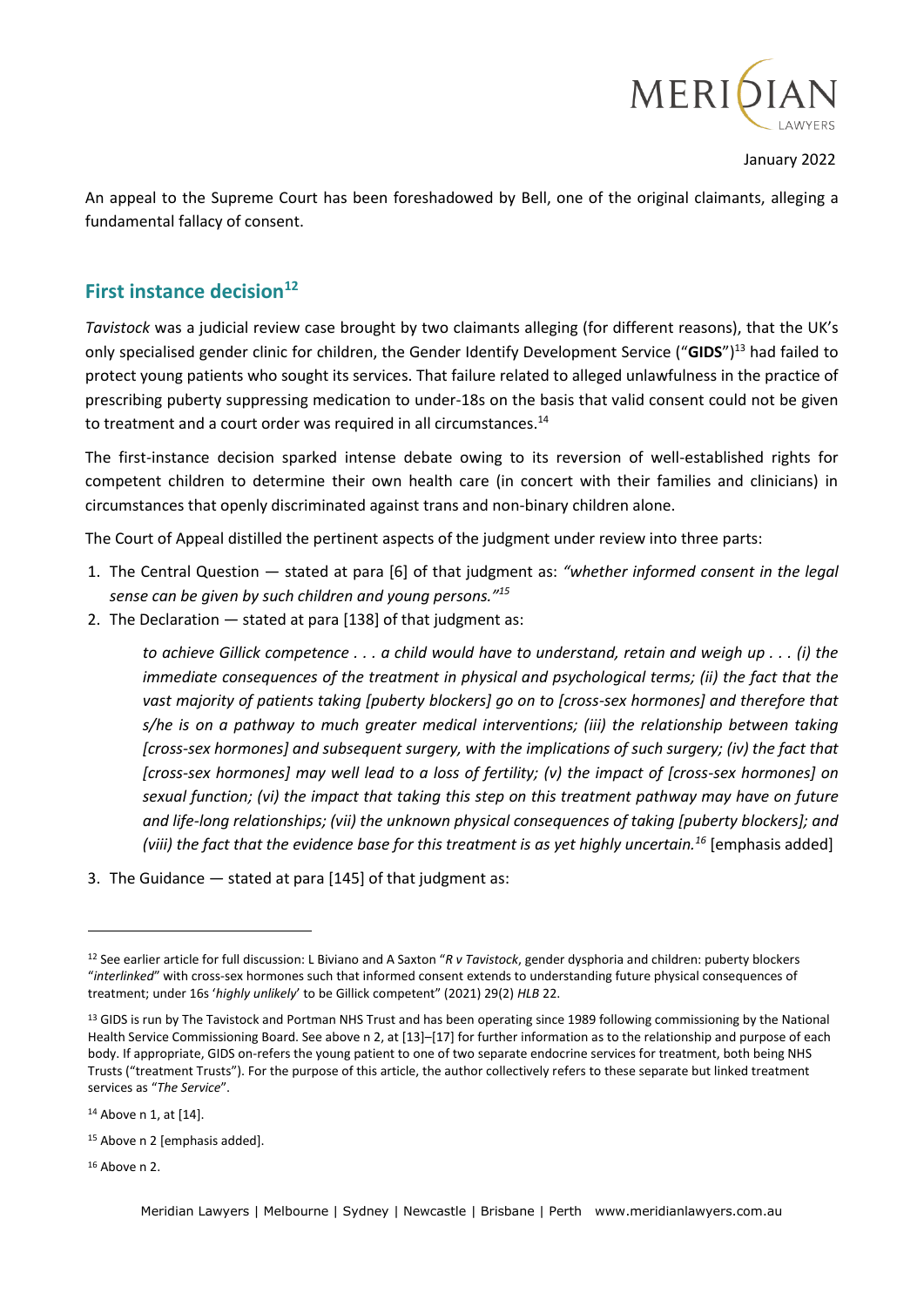

*[t]he conclusion we have reached is that it is highly unlikely that a child aged 13 or under would ever*  be Gillick competent to give consent to being treated with [puberty blockers]. In respect of children *aged 14 or 15 we are also very doubtful that a child of this age could understand the long-term risks and consequences of treatment in such a way as to have sufficient understanding to give consent.<sup>17</sup>* [emphasis added]

## **Appeal**

The Service appealed the primary decision and elucidated eight grounds of appeal. A number of those submissions focused on the Declaration and Guidance as being wrong in law, specifically that the Divisional Court had misapplied the law in *Gillick* and the statutory presumption of competence for minors over 16 years.

Further, it was submitted that the Divisional Court had relied on contradictory evidence to resolve clinical differences of opinion, which is outside the bounds of the judicial remit generally. It was further alleged that the primary outcome was discriminatory and in breach of Human Rights Conventions.<sup>18</sup>

## *The evidence*

The Appeal Court found that unsupported factual conclusions<sup>19</sup> had been made as to the experimental nature and permanency of treatment based on evidence that was procedurally defective and controversial, not only in its content (which was argumentative and adversarial)<sup>20</sup> but because it directly contradicted the evidence of a public authority<sup>21</sup> and did not comply with the rules relating to expert evidence.<sup>22</sup>

Despite the Divisional Court recognising that it was not their role to "determine clinical disagreements between experts about the efficacy of a treatment"<sup>23</sup> or make conclusions about the short- or long-term benefits or disbenefits of such treatment<sup>24</sup> to this specific cohort of children, the Divisional Court indulged in conclusions based on "*strong impressions*" <sup>25</sup>, resulting in affirmative statements of fact including that:

<sup>17</sup> Above n 2.

<sup>&</sup>lt;sup>18</sup> Above n 1, at [12], noting that the Court of Appeal did not deal with the issue of discrimination on the basis that it found the Declaration and Guidance to be inappropriate—see above n 2, at [90].

<sup>19</sup> Above n 1, at [32].

<sup>20</sup> Above n 1, at [38].

<sup>21</sup> Above n 1, at [22].

<sup>22</sup> Above n 1, at [38].

<sup>23</sup> Above n 1, at [31], citing above n 2, at [9], [70] and [74].

 $24$  Above n 1, at [32], citing above n 2, at [9].

<sup>&</sup>lt;sup>25</sup> Above n 1, at [33] [emphasis added].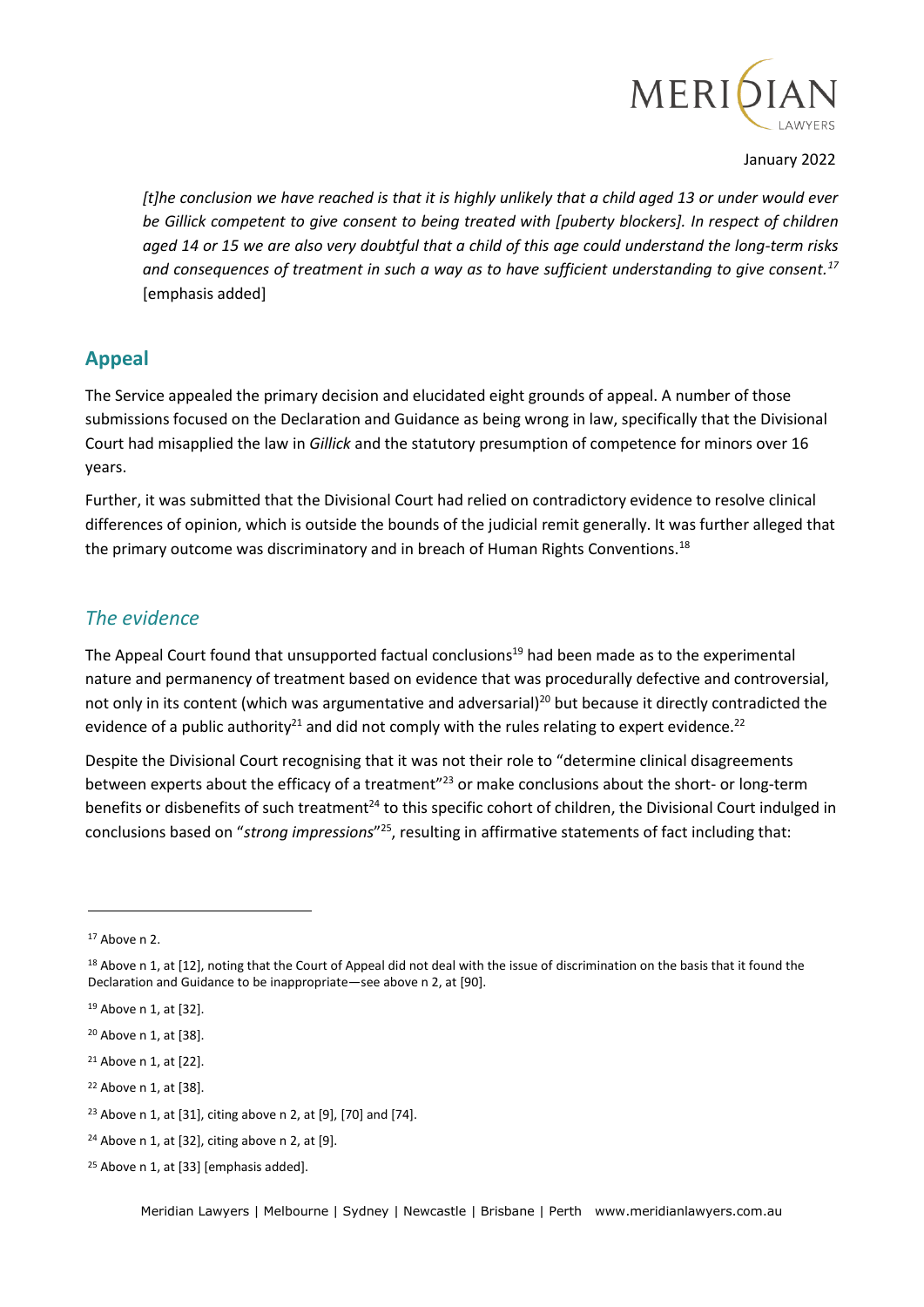

practically all children/young people who start [puberty blockers] . . . in statistical terms . . . are on a very clear clinical pathway to [cross-sex hormones]<sup>26</sup>

the former being "a very unusual treatment"<sup>27</sup> and may be "supporting the persistence of [gender dysphoria]".<sup>28</sup>

In contrast, the Service produced evidence that puberty blockers were safe, internationally endorsed, reversible and subject to a rigorous assessment process at each stage.<sup>29</sup> Statistically, only 16% of all referrals to the Service were treated with puberty blockers, and of that cohort only 55% progressed to cross-sex hormones.<sup>30</sup> Further, it was accepted by the Divisional Court — and not challenged on appeal — that the policies and practices of the Service were not unlawful, and the information provided by the Service was not misleading.<sup>31</sup>

The Court of Appeal concluded that the Divisional Court erred in admitting and relying on evidence adduced by the claimants, which erroneously bolstered the Divisional Court into making the Declaration and Guidance in circumstances where they were ill-equipped<sup>32</sup> to grapple with the real issues. This led them into the great danger of enunciating principles that have the effect of confusing those who are obliged to implement those principles, or be affected by their application, in a practical sense.<sup>33</sup>

## *The Declaration*

Declarations are themselves legal remedies used in the resolution of disputes of considerable public importance on the basis that it pronounces the legality of a future situation and so avoids unlawful actions before they are taken, or repeated, on a systemic level.<sup>34</sup> *Gillick* is a good example, and one that is referred to by the Appeal Court for obvious reason. The Declaration made in this instance however is fundamentally different as it turns expressions of judicial opinion into a statement of law itself. In addition, it states facts as law which are both controversial and capable of change.<sup>35</sup>

Succinctly stated, the Court of Appeal recognised that the Declaration:

not only states the law but also identifies an exhaustive list of the factual circumstances that must be evaluated in seeking consent from a child and specifies some matters as conclusive facts. It comes

- <sup>32</sup> Above n 1, at [65].
- <sup>33</sup> Above n 1, at [77].
- <sup>34</sup> Above n 1, at [68].

<sup>26</sup> Above n 1, at [34].

<sup>27</sup> Above n 1, at [35].

<sup>28</sup> Above n 1, at [36].

<sup>29</sup> Above n 1, at [75].

<sup>30</sup> Above n 1, at [26].

<sup>31</sup> Above n 1, at [22].

<sup>35</sup> Above n 1, at [80].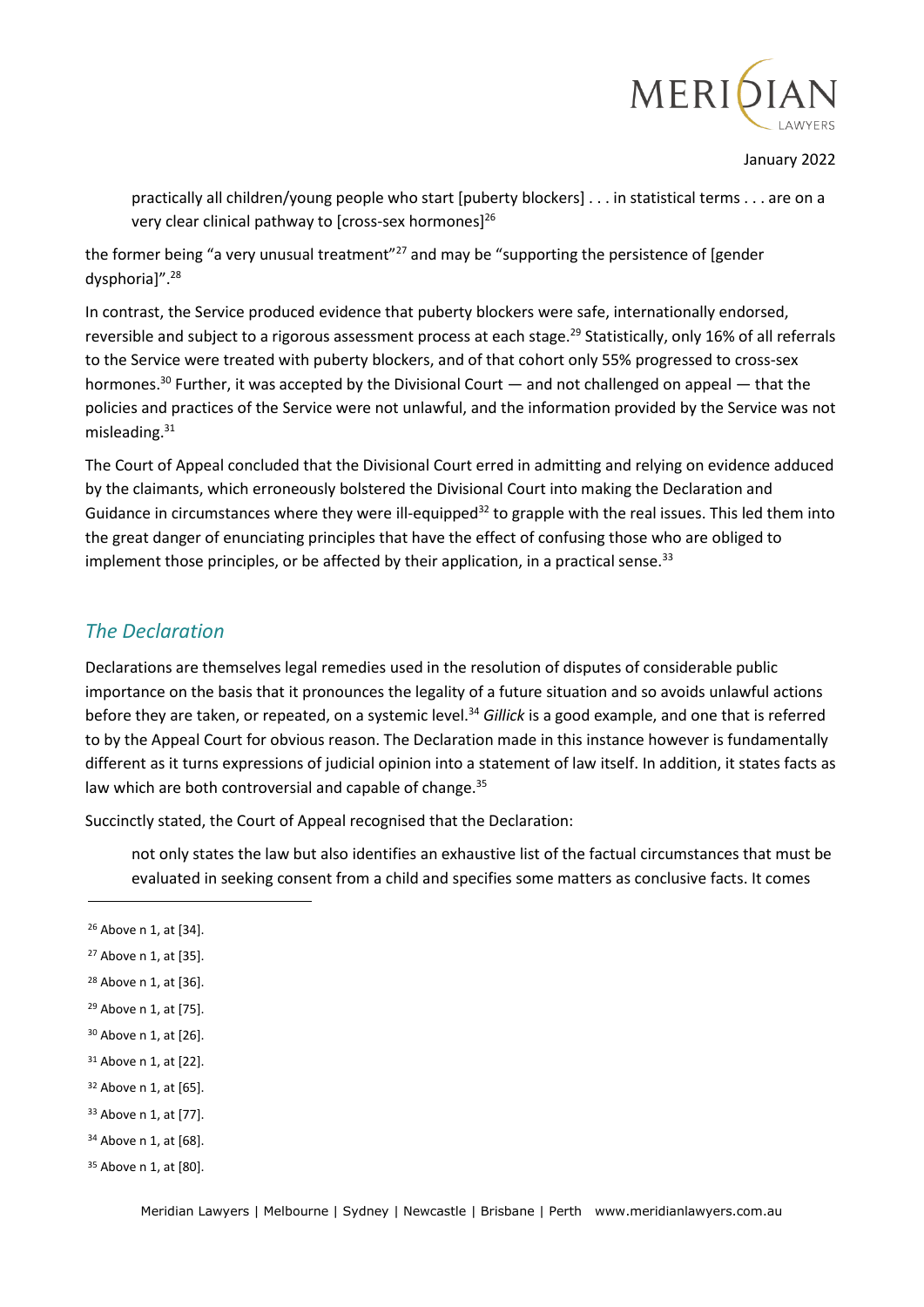

close to providing a checklist or script that clinicians are required to adopt for the indefinite future. . . 36

and

would require the clinicians to suspend or at least to temper their clinical judgement and defer to what amounts to the clinical judgement of the court on which key features should inform an assessment of Gillick competence. . .<sup>37</sup>

The fundamental inconsistency is striking. *Gillick* itself stands for the principle that it is a "matter of clinical judgement, tailored to the patient in question, how to explain matters to ensure that the giving or refusal of consent is properly informed."<sup>38</sup> Enunciation of specific judicial observations into formal declarations would have been inappropriate<sup>39</sup> and inconsistent with the *ratio* that clinicians must be trusted to make the decisions, themselves being vulnerable to disciplinary sanction if not properly obtained,<sup>40</sup> for the court to effectively give them a manual about how to do so.<sup>41</sup>

Unsurprisingly, the Court of Appeal ruled that the Declaration should not have been granted.<sup>42</sup>

## *The Guidance*

The effect of the Guidance was to establish a new norm<sup>43</sup> requiring court approval in all cases of a young trans person seeking access to puberty blockers despite the Divisional Court recognising that there was no legal obligation to do so.<sup>44</sup>

On Appeal, it was found that the Divisional Court erred by not taking into account binding precedent that a minor's capacity to make autonomous decisions as to his or her own health care depends on the individual's understanding and intelligence and is not to be determined by reference to judicially fixed age limit.<sup>45</sup> Any rigid demarcation necessary to achieve certainty is a matter for parliament and legislation.<sup>46</sup>

- <sup>37</sup> Above n 1, at [75].
- <sup>38</sup> Above n 1, at [81].

- <sup>43</sup> Above n 1, at [10].
- <sup>44</sup> Above n 1, at [86].
- <sup>45</sup> Above n 1, at [88], citing Lord Scarman's dictum in *Gillick* at 188B.

<sup>36</sup> Above n 1, at [70].

<sup>39</sup> Above n 1, at [81].

<sup>40</sup> Above n 1, at [80].

<sup>41</sup> Above n 1, at [80].

<sup>42</sup> Above n 1, at [84].

<sup>46</sup> Above n 1, at [88], citing Lord Scarman's dictum in *Gillick* at 186C.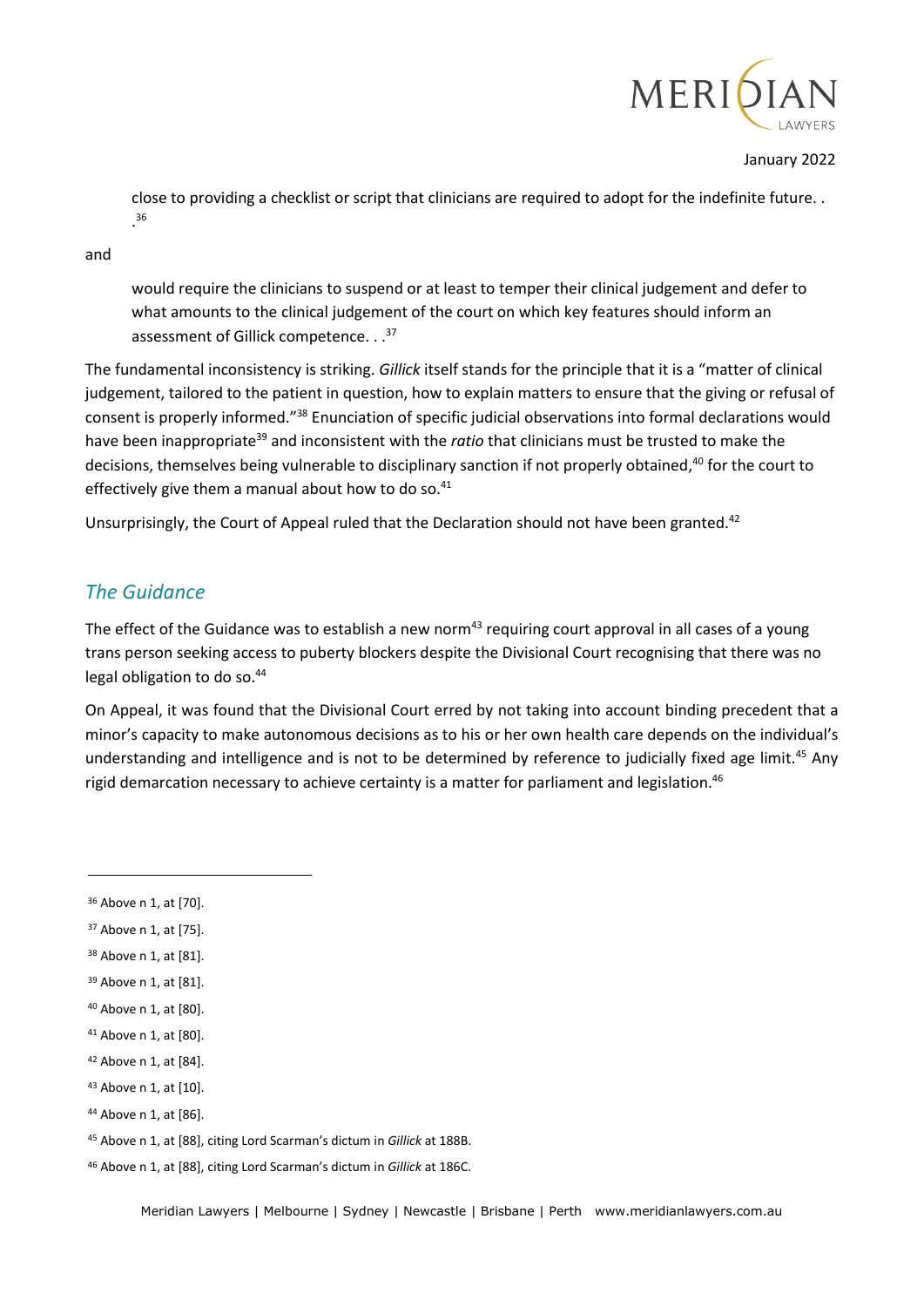

The Court of Appeal concluded that it was inappropriate for the Divisional Court to give the Guidance concerning when a court application will be appropriate and to reach general age-related conclusions about the likelihood or probability of different cohorts of children being capable of giving consent.<sup>47</sup>

That is not to say an application will never be appropriate.<sup>48</sup> It is recognised that treatment of children for gender dysphoria is controversial and the subject of intense professional and public debate over medical, moral and ethical issues.<sup>49</sup> It is not unfathomable that instances of disagreement may arise by or within families and/or the treating clinicians. In those circumstances, a "best interests" application is warranted, and consistent with related doctrines including parental consent.

## *Parental responsibility and consent*

Interestingly, the Divisional Court largely dismissed any substantive discussion of parental consent on the basis that the Service's policy required consent of the child themselves before any treatment would be instituted or continued. In this way, the judgment was insufficiently sensitive to the role of parents in giving consent.<sup>50</sup>

The original decision caused great difficulty for young trans people suffering gender dysphoria, their parents, and clinicians.<sup>51</sup> This in turn led to the related proceedings of *AB v CD and others<sup>52</sup>* which is cited in the Appeal judgment.<sup>53</sup> That decision acknowledged the established principles of parental responsibility and found no reason in law why that doctrine could or should not apply to treatment with puberty blockers, especially in cases where the child, their parents, and clinicians agree that treatment is in the best interests of the child.<sup>54</sup>

# *Fallacy of consent*

Kiera Bell, claimant turned gender activist, has written<sup>55</sup> insightfully about her experience and the difficulties of accepting that a young person struggling with gender incongruence can give informed consent to treatment, often when they are at the height of their physiological and psychological distress. Now in her

<sup>55</sup> "Kiera Bell: My Story", *Persuasion Community*, published 7 April 2021 online at[: www.persuasion.community/p/keira-bell-my](http://www.persuasion.community/p/keira-bell-my-story)[story.](http://www.persuasion.community/p/keira-bell-my-story) (NB – check font style and size – inconsistent with other footnotes)

Meridian Lawyers | Melbourne | Sydney | Newcastle | Brisbane | Perth www.meridianlawyers.com.au

<sup>47</sup> Above n 1, at [89].

<sup>48</sup> Above n 1, at [89].

<sup>49</sup> Above n 1, at [3].

<sup>50</sup> Above n 1, at [88].

<sup>51</sup> Above n 1, at [86].

<sup>52</sup> [2021] EWHC 741 (Fam); 179 BMLR 139.

<sup>53</sup> Above n 1, at [47]–[51].

<sup>54</sup> See earlier article for full discussion: L Biviano and A Saxton "UK: Winding back *Bell v Tavistock*; High Court affirms that parents can consent to puberty blockers on behalf of their children, which are not (of themselves) part of any 'special category' of treatment requiring court approval" (2021) 29(4) *HLB* 54.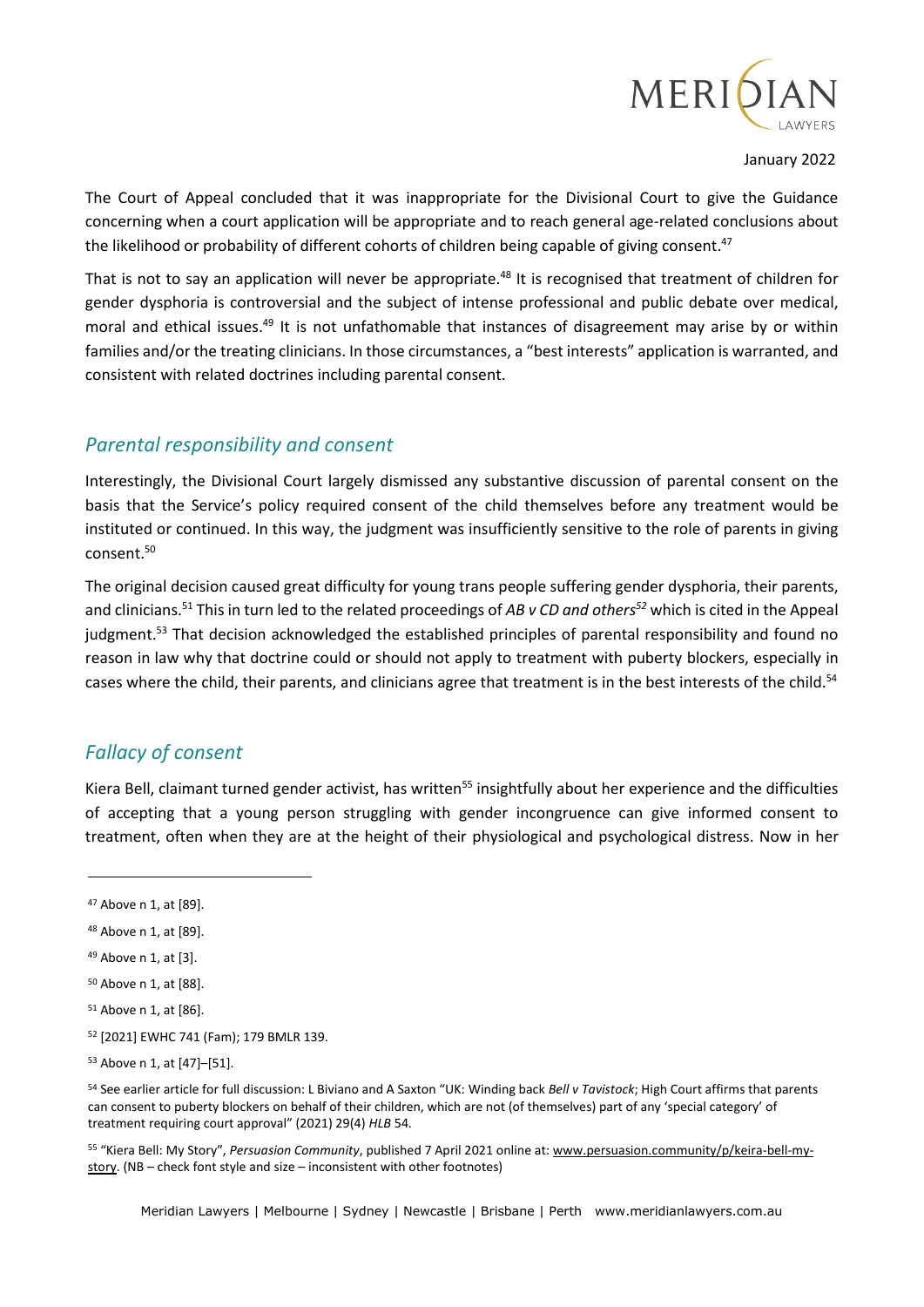

early 20s, Bell is de-transitioning to her natal sex and regrets the choices she made at 16 years when confronted with her diagnosis and the "gender affirmative care" model employed by the Service, and generally gaining uptake internationally.<sup>56</sup>

As reported by BBC News on 1 March 2020, Bell believed that the Service should have "challenged her more on the things she was saying," but instead she was "allowed to run with this idea that (she) had, almost like a fantasy, as a teenager . . . and it has affected (her) in the long run as an adult". Bell feverishly voiced her dissatisfaction at the outcome of the appeal and has foreshadowed a last-ditch application to the Supreme Court stating that "it is a fantasy and deeply concerning that any doctor could believe a 10-year-old could consent to the loss of their fertility."

"Consent" itself is a legal term that focuses on an intellectual process rather than the merits of a decision. To anchor one's view on moral or ethical arguments as to whether a child *should* be able to consent to treatment misses the point. The relevant question is can they make decision for their own body in a legal sense.

As with the Declaration and Guidance, conclusive statements such Ms Bell's are apt to simplify complex issues to a degree that exposes the vulnerability of a static perspective. Both the Divisional Court and Bell fail to acknowledge that trans children do not make decisions in isolation, but rather as one part in a chain of consent. That chain starts and ends with the child but is linked by their caregivers and clinicians.

One thing that Ms Bell cannot be challenged on is the fact that "a global conversation has begun and has been shaped by this case. There is more to be done". <sup>57</sup>

## **Developments in Australia for young trans patients**

That conversation is ardent in Australia given the growing global awareness and politicisation of the trans experience, including in respect of healthcare. It is a hotly contentious topic and one that has not always been correctly resolved. Only two years ago, Prime Minister Scott Morrison dismissed the worrying trend of suicide in trans and gender diverse young people as suffering the "pressures of identity politics,"<sup>58</sup> which was reported internationally<sup>59</sup> and only increased the debate globally about a lack of understanding and empathy for trans issues.

<sup>56</sup> Including in the provision of paediatric care in America in accordance with the Policy Statement of the American Academy of Paediatrics: *Ensuring Comprehensive Care and Support for Transgender and Gender-Diverse Children and Adolescents*, online, 1 October 2018, accessed on 10 Dec 2021 at[: https://publications.aap.org/pediatrics/article/142/4/e20182162/37381/Ensuring-](https://publications.aap.org/pediatrics/article/142/4/e20182162/37381/Ensuring-Comprehensive-Care-and-Support-for)[Comprehensive-Care-and-Support-for.](https://publications.aap.org/pediatrics/article/142/4/e20182162/37381/Ensuring-Comprehensive-Care-and-Support-for)

<sup>57</sup> The Guardian "Appeal court overturns UK puberty blockers ruling for under-16s: Tavistock and Portman NHS foundation trust wins challenge over case brought by Keira Bell last year", published 18 September 2021, accessed online on 9 Dec 2021 at: [www.theguardian.com/society/2021/sep/17/appeal-court-overturns-uk-puberty-blockers-ruling-for-under-16s-tavistock-keira-bell.](http://www.theguardian.com/society/2021/sep/17/appeal-court-overturns-uk-puberty-blockers-ruling-for-under-16s-tavistock-keira-bell)

<sup>&</sup>lt;sup>58</sup> "Identity Politics" is defined (by Merriam-Webster Dictionary) as a politic movement in which groups of people having a particular racial, religious, ethnic, social, or cultural identity tend to promote their own specific interests or concerns without regard to the interests or concerns of any larger political group.

<sup>59</sup> The Guardian "Scott Morrison criticised after saying transgender teens pressured by 'identity politics': Prime minister's comments described as 'inaccurate, dismissive and patronising", published 9 October 2019, accessed online on 10 Dec 2021 at: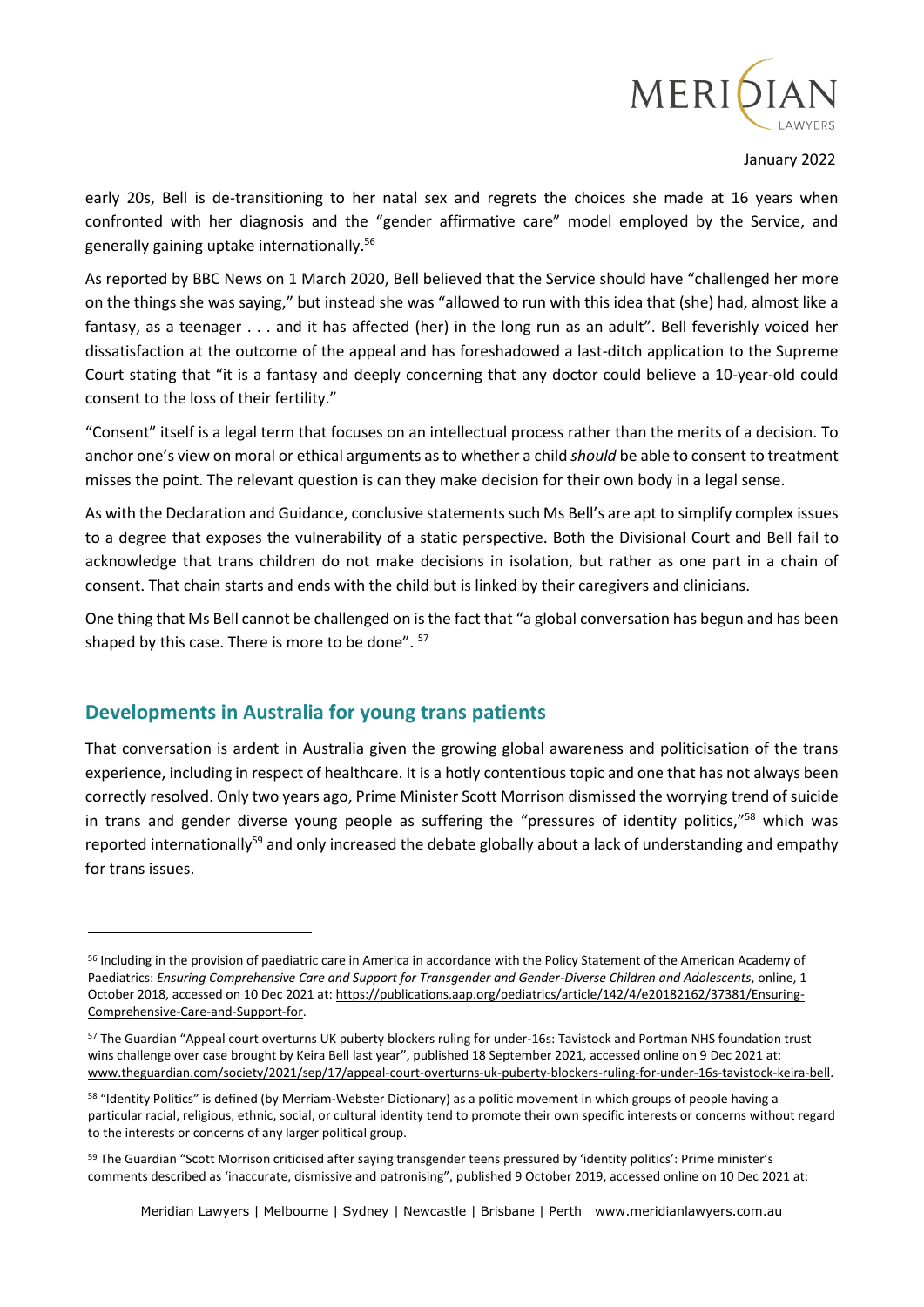

# *Medical recognition*

It is well recognised that the trans and gender diverse population are at an increased risk of harm because of discrimination, social exclusion, bullying, physical assault and even homicide.<sup>60</sup> Serious psychiatric morbidity is seen in children and adolescents with a recent study suggesting that more than 70% of Australian trans adolescents suffer depression and/or anxiety, and close to 80% have engaged in self-harm.<sup>61</sup> Often their symptomology is exacerbated by unequal access to health care, including mental health services.

The *Australian Standards of Care and Treatment Guidelines for trans and gender diverse children and*  adolescents (2020)<sup>62</sup> recognises that supportive, gender affirmative care can ameliorate harms and significantly improve mental harm outcomes for young trans patients.<sup>63</sup>

That approach is endorsed<sup>64</sup> by Australia's peak professional body for Trans Health (**AusPATH**) and is described as:

a non-judgemental, respectful, shared-decision making model to support a person in their gender in a way that is tailored to their individual needs. Shared-decision making draws on and respects the ability and agency of most clients, including many trans youth, to provide informed consent for their healthcare.<sup>65</sup>

It is further acknowledged that despite widespread professional and scientific consensus on gender affirming healthcare, accessible multi-disciplinary services for trans youth in Australia is sparse, and there remains a dearth of gender affirming GPs in the primary care system.<sup>66</sup>

Despite that veiled criticism, general practitioners do not typically receive education regarding gender diversity despite the increasing number of trans and gender diverse patients presenting to general practices.<sup>67</sup> GPs represent the first point of entry into the healthcare system and have a vital role to play in reducing

[www.theguardian.com/society/2019/oct/09/scott-morrison-criticised-after-saying-transgender-teens-pressured-by-identity](http://www.theguardian.com/society/2019/oct/09/scott-morrison-criticised-after-saying-transgender-teens-pressured-by-identity-politics)[politics.](http://www.theguardian.com/society/2019/oct/09/scott-morrison-criticised-after-saying-transgender-teens-pressured-by-identity-politics)

<sup>60</sup> M Telfer et al, *Australian Standards of Care and Treatment Guidelines for trans and gender diverse children and adolescents*, Version 1.3, Melbourne: The Royal Children's Hospital; 2020, 2 accessed 9 Dec 2021 at

[www.rch.org.au/uploadedFiles/Main/Content/adolescent-edicine/australian-standards-of-care-and-treatment-guidelines-for](http://www.rch.org.au/uploadedFiles/Main/Content/adolescent-edicine/australian-standards-of-care-and-treatment-guidelines-for-trans-and-gender-diverse-children-and-adolescents.pdf)[trans-and-gender-diverse-children-and-adolescents.pdf.](http://www.rch.org.au/uploadedFiles/Main/Content/adolescent-edicine/australian-standards-of-care-and-treatment-guidelines-for-trans-and-gender-diverse-children-and-adolescents.pdf)

<sup>61</sup> Above n 60.

 $62$  Above n 60.

<sup>63</sup> Above n 60.

<sup>64</sup> "AusPATH: Public Statement on Gender Affirming Healthcare, including for Trans Youth" published 26 June 2021, accessed 9 Dec 2021 at[: https://auspath.org.au/2021/06/26/auspath-public-statement-on-gender-affirming-healthcare-including-for-trans-youth/.](https://auspath.org.au/2021/06/26/auspath-public-statement-on-gender-affirming-healthcare-including-for-trans-youth/)

<sup>65</sup> Above.

 $66$  Ahove

<sup>&</sup>lt;sup>67</sup> Either during medical study or offered as Continuing Development modules.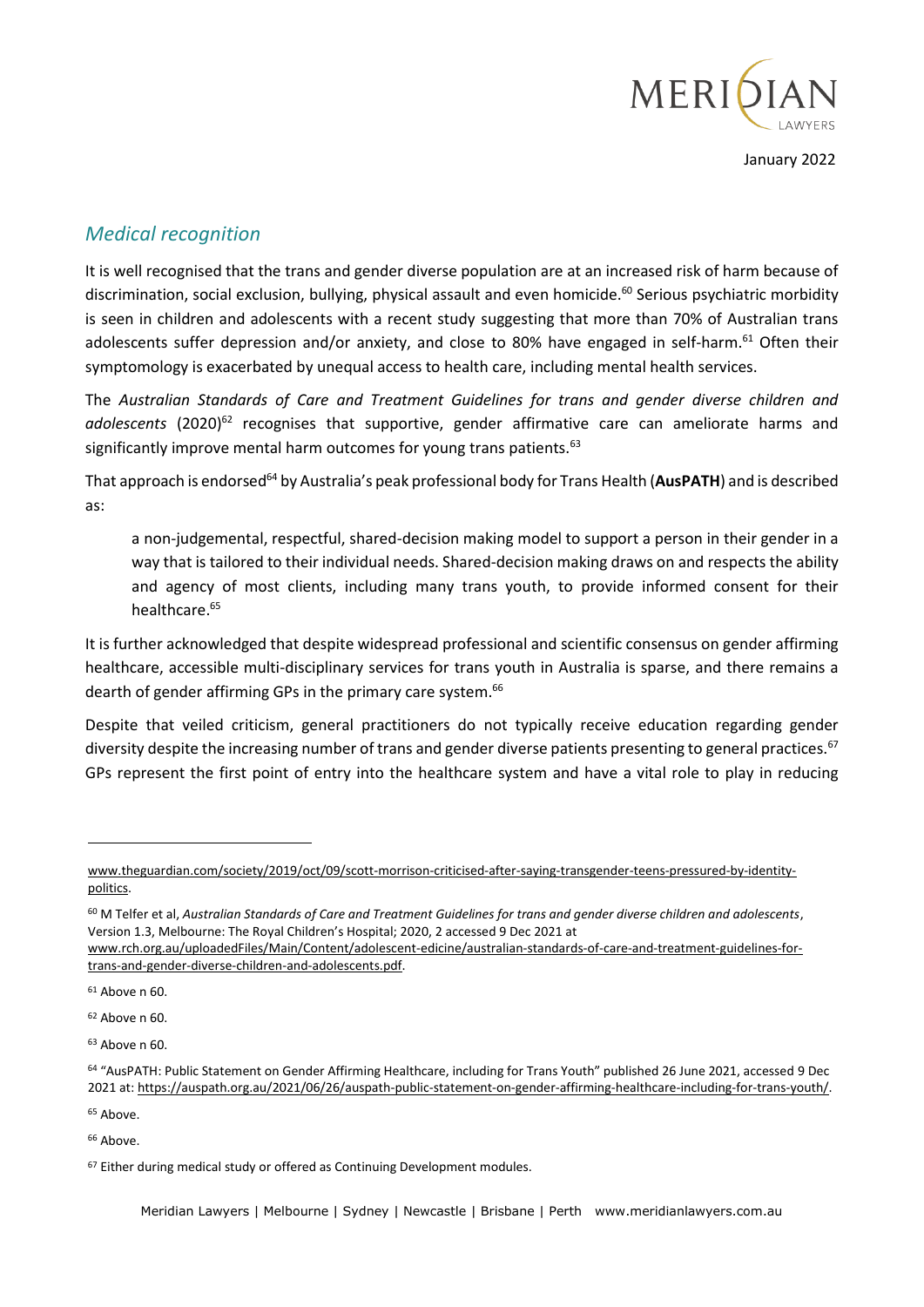

barriers to health care and supporting patients on their gender journey.<sup>68</sup> However, there exists a competing risk that unsympathetic care — such as misgendering a patient— may deter them from seeking follow-up care<sup>69</sup> and thus strengthen the existing barriers.

It is not the case that the gender affirming model facilitates easier access to treatment, or that the assertions as to gender distress are treated as conclusive of a diagnosis and requiring of treatment. Rather, a recent Position Statement<sup>70</sup> published by The Royal Australian and New Zealand College of Psychiatrists (RANZCP) recognises the ethical and medicolegal dilemmas in relation to medical and surgical treatment of people experiencing gender dysphoria, the diagnostic research of which is still emerging. Further, there is a need for better evidence in relation to outcomes for children and young people, including further research into the long-term effects of medical and surgical affirming treatment. Such research is supported by the College and is critical for ensuring safe access to evidence-based therapies.

# *Legal landscape*

*Gillick* is good law is Australia and applies to all forms of medical treatment.<sup>71</sup> Consistent with the international approach, treatment for gender dysphoria in Australia occurs in three stages, each progressively more invasive and irreversible.<sup>72</sup>

Current law in Australia requires the medical practitioner to ascertain whether the parent or guardian consents to treatment before an adolescent can access either puberty blockers<sup>73</sup> or hormone therapy.<sup>74</sup> Where there is no disagreement as to competency, diagnosis or treatment between the parents, the adolescent or the medical practitioner, the clinician can proceed based on the child's consent (if deemed *Gillick* competent) or parental consent.<sup>75</sup> If there is a dispute as to either competence, diagnosis or treatment, it must go to the Family Court prior to commencement of any treatment.<sup>76</sup>

<sup>72</sup> Above n 1, at [16].

<sup>68</sup> M Liotta "Healthcare barriers a 'peak risk' for transgender people", *News GP*, published 7April 2021, accessed 10 Dec 2021 at: [www.racgp.org.au/newsgp/clinical/barriers-to-accessing-care-peak-risk-times-for-tra.](http://www.racgp.org.au/newsgp/clinical/barriers-to-accessing-care-peak-risk-times-for-tra)

<sup>69</sup> P Strauss et al "Supporting the health of trans patients in the context of Australian general practice" (2020) 49(7) *Australian Journal of General Practice* 401, accessed 10 Dec 2021 at[: www.racgp.org.au/ajgp/2020/july/supporting-the-health-of-trans](http://www.racgp.org.au/ajgp/2020/july/supporting-the-health-of-trans-patients-in-the-con)[patients-in-the-con.](http://www.racgp.org.au/ajgp/2020/july/supporting-the-health-of-trans-patients-in-the-con)

<sup>70</sup> RANZCP, "Recognising and addressing the mental health needs of people experiencing Gender Dysphoria/Gender Incongruence" (Position Statement 103,August 2021), accessed 10 Dec 2021 at: [www.ranzcp.org/news-policy/policy-and-advocacy/position](http://www.ranzcp.org/news-policy/policy-and-advocacy/position-statements/gender-dysphoria)[statements/gender-dysphoria.](http://www.ranzcp.org/news-policy/policy-and-advocacy/position-statements/gender-dysphoria)

<sup>71</sup> Above n 1, at [57].

<sup>73</sup> *Jamie, Re* (2013) 278 FLR 155; (2013) 50 Fam LR 369; [2013] FamCAFC 110; BC201350653.

<sup>74</sup> *Kelvin, Re* (2017) 351 ALR 329; (2017) 327 FLR 15; (2017) 57 Fam LR 503; (2017) FLC ¶93-809; [2017] FamCAFC 258; BC201750980.

<sup>75</sup> *Imogen (No 6), Re* (2020) 61 Fam LR 344; [2020] FamCA 761; BC202050852.

<sup>76</sup> Above n 73, confirming *Re Jamie* and *Re Kevin*. Noting that since 1 Sept 2021 the Family Court of Australia is now titled Federal Circuit and Family Court of Australia. See generally[, www.fcfcoa.gov.au/fl/pd/fam-medical.](http://www.fcfcoa.gov.au/fl/pd/fam-medical)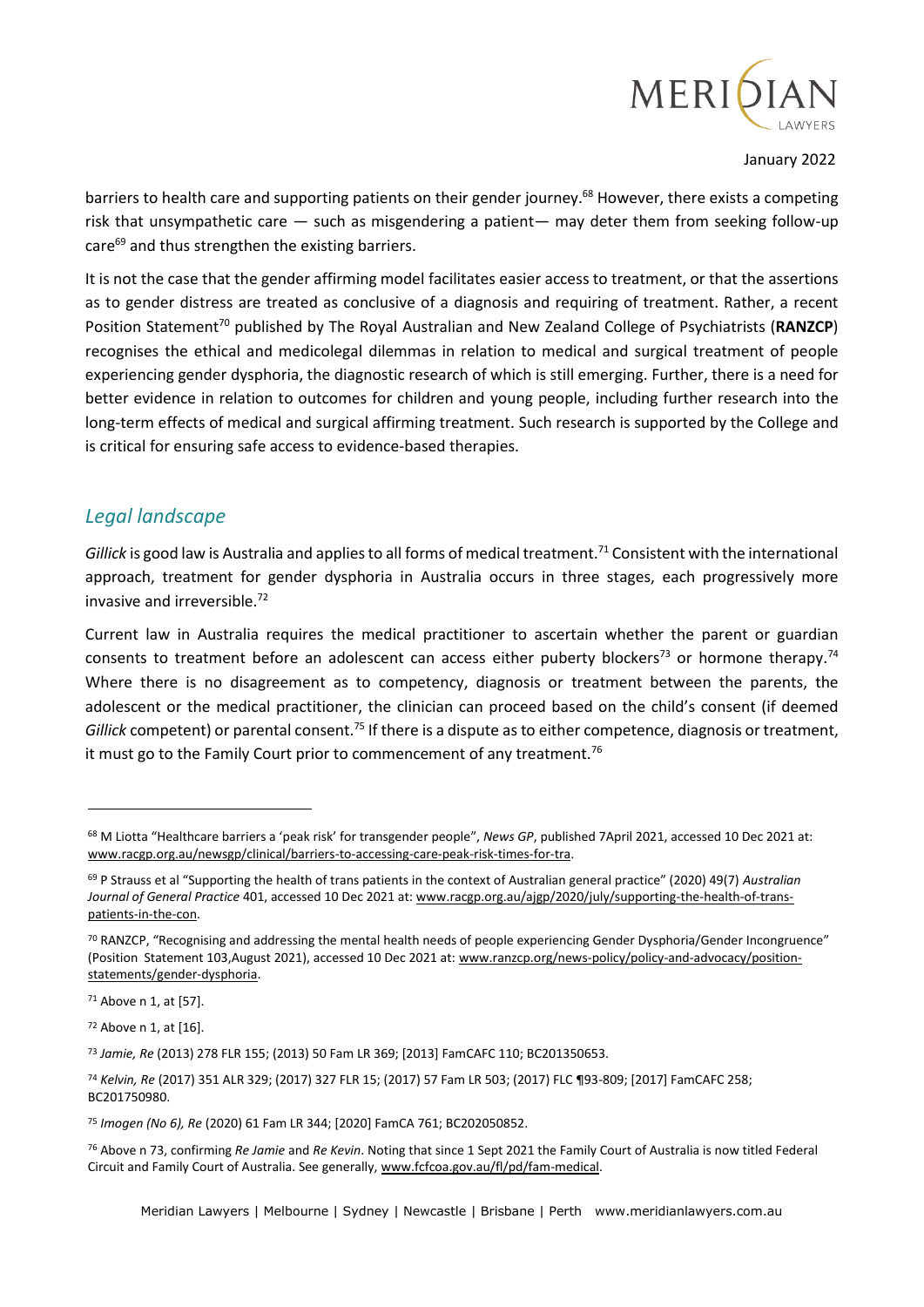

Most recently, the Family Court has confirmed that where parents disagree (as between themselves) as to treatment for gender dysphoria, one parent can effectively withdraw their parental rights and so vest those rights exclusively in a single parent on a continuing basis enabling them to consent to multi-stage treatment for gender dysphoria on behalf of their child. The case of *Re Jesse<sup>77</sup>* arose in circumstances where *Gillick* competency was not in question, but the child's father did not consent to stage 1 (puberty blockers) and stage 2 (cross-sex hormones) treatment and otherwise did not engage with the court authorisation process. The Family Court found that the best interests of the child were promoted by allocating sole parental responsibility to the mother, which permits her to authorise treatment in accordance with prior case law.

## **Concluding comment**

Medical practitioners ought to be aware of the constant state of flux of emerging research as to the efficacy of treatment and are encouraged to keep up to date with scientific and social developments to provide supportive care to the gender diverse cohort. Both medical and legal practitioners will continue to look to *Gillick* competency as the required standard, knowing that it too operates as part of a chain linked by parental rights and the threat of regulatory or civil sanction.

There is more to be done. There is no easy answer. One thing that has the potential to positively impact the journey of trans youth is for the judiciary to refrain from overreaching into the realm of clinical and regulatory decision making. However well intentioned,<sup>78</sup> the Divisional Court failed to heed historical warnings that "uncertainty is the price which has to be paid to keep the law in line with social experience".<sup>79</sup>

Such unnecessary overreach has the potential to damage and devalue judicial commentary by fuelling the gender panic<sup>80</sup> and giving purported strength to the wrongful impression that rigorous criteria were needed to avoid children coming home with puberty blockers like they would bring candy from the corner store. That is simply not the case. There remain uneasy scientific, clinical, legal, moral and ethical issues at play, which are incapable of being resolved definitively and will continue to change as society does. While some see progress, others will see regress.

Just as the primary decision could be seen to embody the stereotypical narrative that children don't know what they want and need protecting, it could also be seen to confirm the oft-cited criticism that the judiciary is merely a panel of white-haired men (and women) who, by virtue of their privilege, are out of touch with general society<sup>81</sup>. Enter the cool aunt from side stage, Courtney Apeel,<sup>82</sup> who breezes into the party and

<sup>80</sup> The term "gender panic" was originally used by Laurel Westbrook and Karen Schilt in 2014 to refer to situations where people react to disruptions to biology-based gender ideology by frantically reasserting the naturalness of a male-female binary.

81 The Hon Justice Michael Kirby AC CMG, "Attacks on Judges — a Universal Phenomenon", American Bar Association section of Litigation Winter Leadership Meeting (Maui, Hawaii 5 January 1998) accessed 10 Dec 2021 at [www.hcourt.gov.au/assets/publications/speeches/former-justices/kirbyj/kirbyj\\_maui.htm.](http://www.hcourt.gov.au/assets/publications/speeches/former-justices/kirbyj/kirbyj_maui.htm)

82 It's a bad pun.

Meridian Lawyers | Melbourne | Sydney | Newcastle | Brisbane | Perth www.meridianlawyers.com.au

<sup>77</sup> [2021] FedCFamC1F 42; BC202110232

<sup>78</sup> Above n 1, at [94].

<sup>79</sup> Above n 1, at [57] citing Lord Scarman in *Gillick*